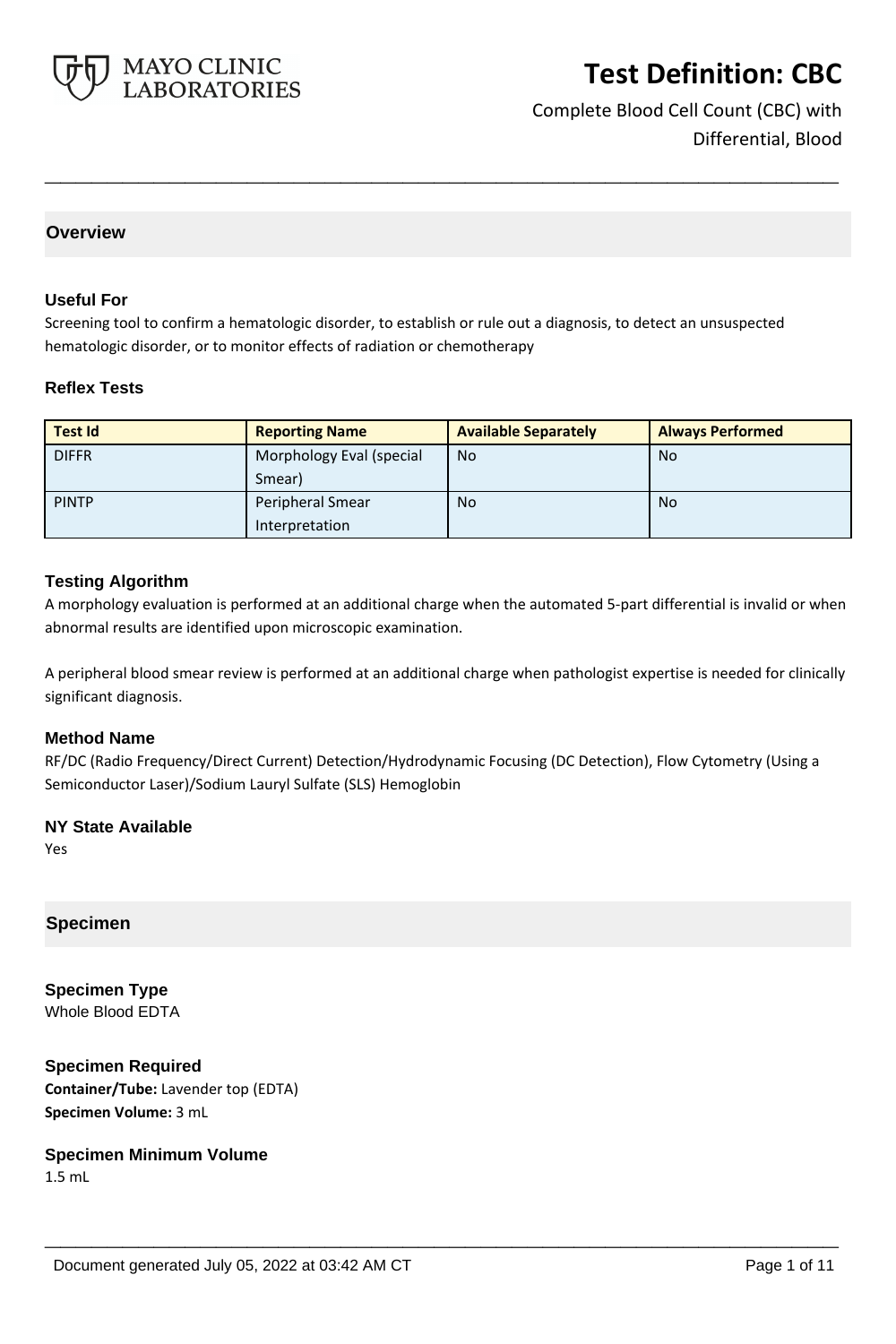

Complete Blood Cell Count (CBC) with Differential, Blood

### **Reject Due To**

| Gross hemolysis | Reject  |
|-----------------|---------|
| Other           | Clotted |

**\_\_\_\_\_\_\_\_\_\_\_\_\_\_\_\_\_\_\_\_\_\_\_\_\_\_\_\_\_\_\_\_\_\_\_\_\_\_\_\_\_\_\_\_\_\_\_\_\_\_\_**

### **Specimen Stability Information**

| <b>Specimen Type</b> | <b>Temperature</b>       | <b>Time</b> | <b>Special Container</b> |
|----------------------|--------------------------|-------------|--------------------------|
| Whole Blood EDTA     | Refrigerated (preferred) |             |                          |
|                      | Ambient                  |             |                          |

## **Clinical & Interpretive**

### **Clinical Information**

RBCs, WBCs, and platelets are produced in the bone marrow and released into the peripheral blood. The primary function of the RBC is to deliver oxygen to tissues. WBCs are key components of the immune system. Platelets play a vital role in blood clotting.

Mean corpuscular volume (MCV) is a measure of the size of the average RBC. Anemias are characterized as microcytic (MCV <80), macrocytic (MCV >100), or normocytic. The red cell distribution width (RDW) is a measure of the degree of variation in RBC size (anisocytosis). RDW may be helpful in distinguishing between some anemias. For example, iron deficiency anemia is characterized by a high RDW, while thalassemia is characterized by a low RDW.

**\_\_\_\_\_\_\_\_\_\_\_\_\_\_\_\_\_\_\_\_\_\_\_\_\_\_\_\_\_\_\_\_\_\_\_\_\_\_\_\_\_\_\_\_\_\_\_\_\_\_\_**

These counts are used as clinical guides in the diagnosis or monitoring of many diseases.

### **Reference Values**

RED BLOOD CELL COUNT (RBC) Males: 0-14 days: 4.10-5.55 x 10(12)/L 15 days-4 weeks: 3.16-4.63 x 10(12)/L 5 weeks-7 weeks: 3.02-4.22 x 10(12)/L 8 weeks-5 months: 3.43-4.80 x 10(12)/L 6 months-23 months: 4.03-5.07 x 10(12)/L 24 months-35 months: 3.89-4.97 x 10(12)/L 3-5 years: 4.00-5.10 x 10(12)/L 6-10 years: 4.10-5.20 x 10(12)/L 11-14 years: 4.20-5.30 x 10(12)/L 15-17 years: 4.30-5.70 x 10(12)/L Adults: 4.35-5.65 x 10(12)/L

Females: 0-14 days: 4.12-5.74 x 10(12)/L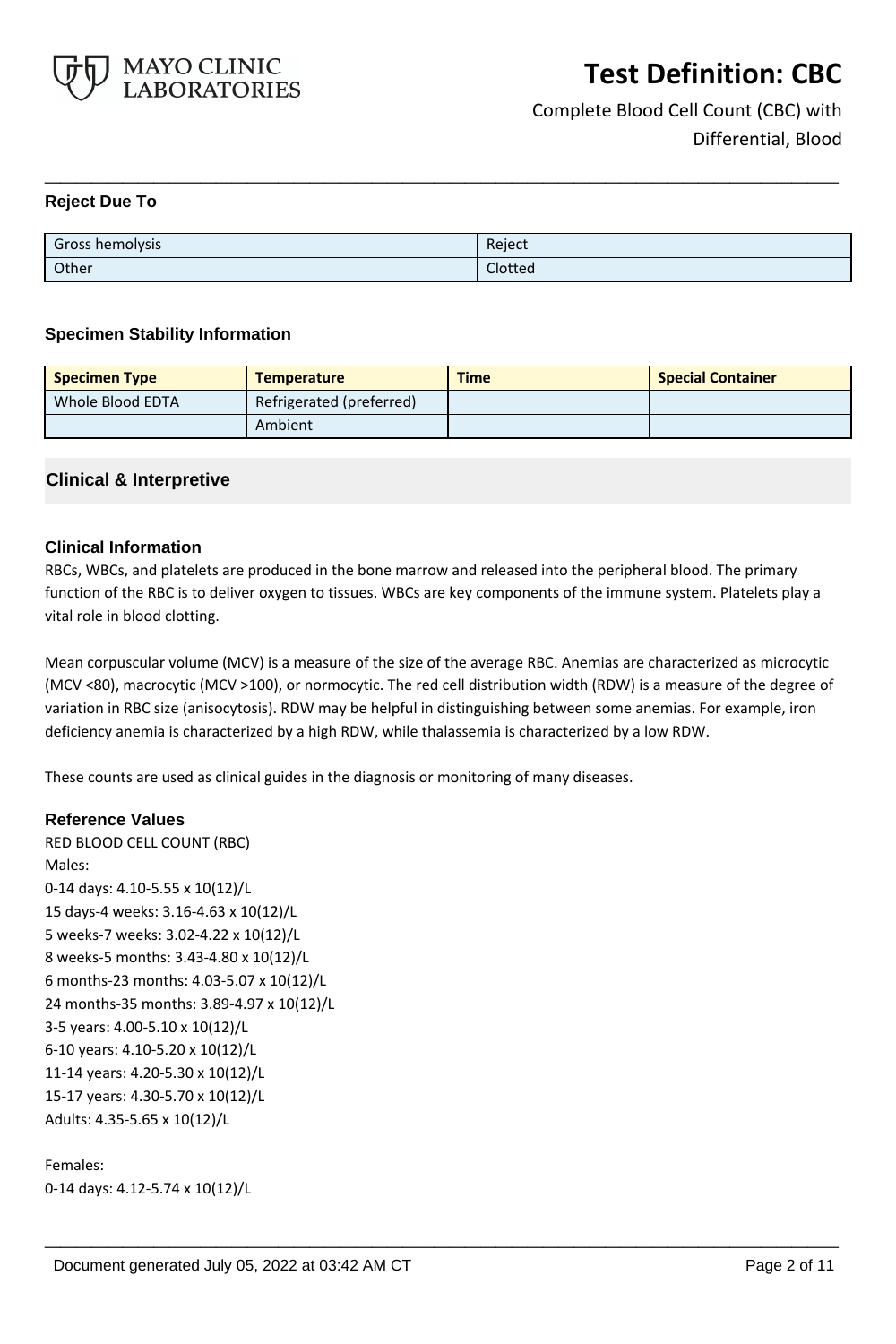

Complete Blood Cell Count (CBC) with Differential, Blood

**\_\_\_\_\_\_\_\_\_\_\_\_\_\_\_\_\_\_\_\_\_\_\_\_\_\_\_\_\_\_\_\_\_\_\_\_\_\_\_\_\_\_\_\_\_\_\_\_\_\_\_**

**\_\_\_\_\_\_\_\_\_\_\_\_\_\_\_\_\_\_\_\_\_\_\_\_\_\_\_\_\_\_\_\_\_\_\_\_\_\_\_\_\_\_\_\_\_\_\_\_\_\_\_**

15 days-4 weeks: 3.32-4.80 x 10(12)/L 5 weeks-7 weeks: 2.93-3.87 x 10(12)/L 8 weeks-5 months: 3.45-4.75 x 10(12)/L 6 months-23 months: 3.97-5.01 x 10(12)/L 24 months-35 months: 3.84-4.92 x 10(12)/L 3-5 years: 4.00-5.10 x 10(12)/L 6-10 years: 4.10-5.20 x 10(12)/L 11-14 years: 4.10-5.10 x 10(12)/L 15-17 years: 3.80-5.00 x 10(12)/L Adults: 3.92-5.13 x 10(12)/L

#### HEMOGLOBIN

Males: 0-14 days: 13.9-19.1 g/dL 15 days-4 weeks: 10.0-15.3 g/dL 5 weeks-7 weeks: 8.9-12.7 g/dL 8 weeks-5 months: 9.6-12.4 g/dL 6 months-23 months: 10.1-12.5 g/dL 24 months-35 months: 10.2-12.7 g/dL 3-5 years: 11.4-14.3 g/dL 6-8 years: 11.5-14.3 g/dL 9-10 years: 11.8-14.7 g/dL 11-14 years: 12.4-15.7 g/dL 15-17 years: 13.3-16.9 g/dL Adults: 13.2-16.6 g/dL

#### Females:

0-14 days: 13.4-20.0 g/dL 15 days-4 weeks: 10.8-14.6 g/dL 5 weeks-7 weeks: 9.2-11.4 g/dL 8 weeks-5 months: 9.9-12.4 g/dL 6 months-35 months: 10.2-12.7 g/dL 3-5 years: 11.4-14.3 g/dL 6-8 years: 11.5-14.3 g/dL 9-10 years: 11.8-14.7 g/dL 11-17 years: 11.9-14.8 g/dL Adults: 11.6-15.0 g/dL

#### HEMATOCRIT

Males: 0-14 days: 39.8-53.6% 15 days-4 weeks: 30.5-45.0% 5 weeks-7 weeks: 26.8-37.5% 8 weeks-5 months: 28.6-37.2%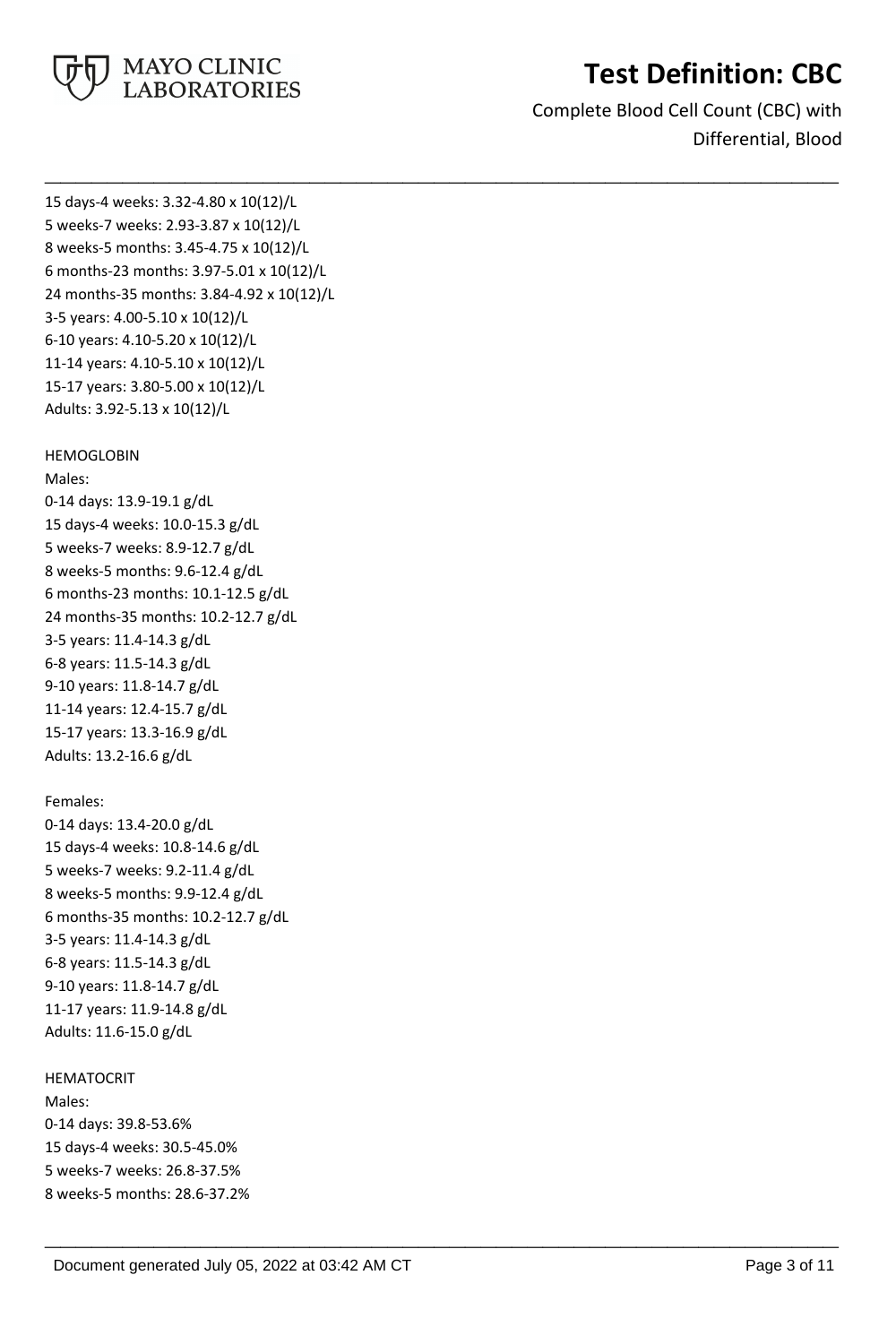

Complete Blood Cell Count (CBC) with Differential, Blood

**\_\_\_\_\_\_\_\_\_\_\_\_\_\_\_\_\_\_\_\_\_\_\_\_\_\_\_\_\_\_\_\_\_\_\_\_\_\_\_\_\_\_\_\_\_\_\_\_\_\_\_**

**\_\_\_\_\_\_\_\_\_\_\_\_\_\_\_\_\_\_\_\_\_\_\_\_\_\_\_\_\_\_\_\_\_\_\_\_\_\_\_\_\_\_\_\_\_\_\_\_\_\_\_**

6 months-23 months: 30.8-37.8% 24 months-35 months: 31.0-37.7% 3-7 years: 34-42% 8-11 years: 35-43% 12-15 years: 38-47% 16-17 years: 40-50% Adults: 38.3-48.6%

Females: 0-14 days: 39.6-57.2% 15 days-4 weeks: 32.0-44.5% 5 weeks-7 weeks: 27.7-35.1% 8 weeks-5 months: 29.5-37.1% 6 months-23 months: 30.9-37.9% 24 months-35 months: 31.2-37.8% 3-7 years: 34-42% 8-17 years: 35-43% Adults: 35.5-44.9%

MEAN CORPUSCULAR VOLUME (MCV) Males: 0-14 days: 91.3-103.1 fL 15 days-4 weeks: 89.4-99.7 fL 5 weeks-7 weeks: 84.3-94.2 fL 8 weeks-5 months: 74.1-87.5 fL 6 months-23 months: 69.5-81.7 fL 24 months-35 months: 71.3-84.0 fL 3-5 years: 77.2-89.5 fL 6-11 years: 77.8-91.1 fL 12-14 years: 79.9-93.0 fL 15-17 years: 82.5-98.0 fL Adults: 78.2-97.9 fL

Females: 0-14 days: 92.7-106.4 fL 15 days-4 weeks: 90.1-103.0 fL 5 weeks-7 weeks: 83.4-96.4 fL 8 weeks-5 months: 74.8-88.3 fL 6 months-23 months: 71.3-82.6 fL 24 months-35 months: 72.3-85.0 fL 3-5 years: 77.2-89.5 fL 6-11 years: 77.8-91.1 fL 12-14 years: 79.9-93.0 fL 15-17 years: 82.5-98.0 fL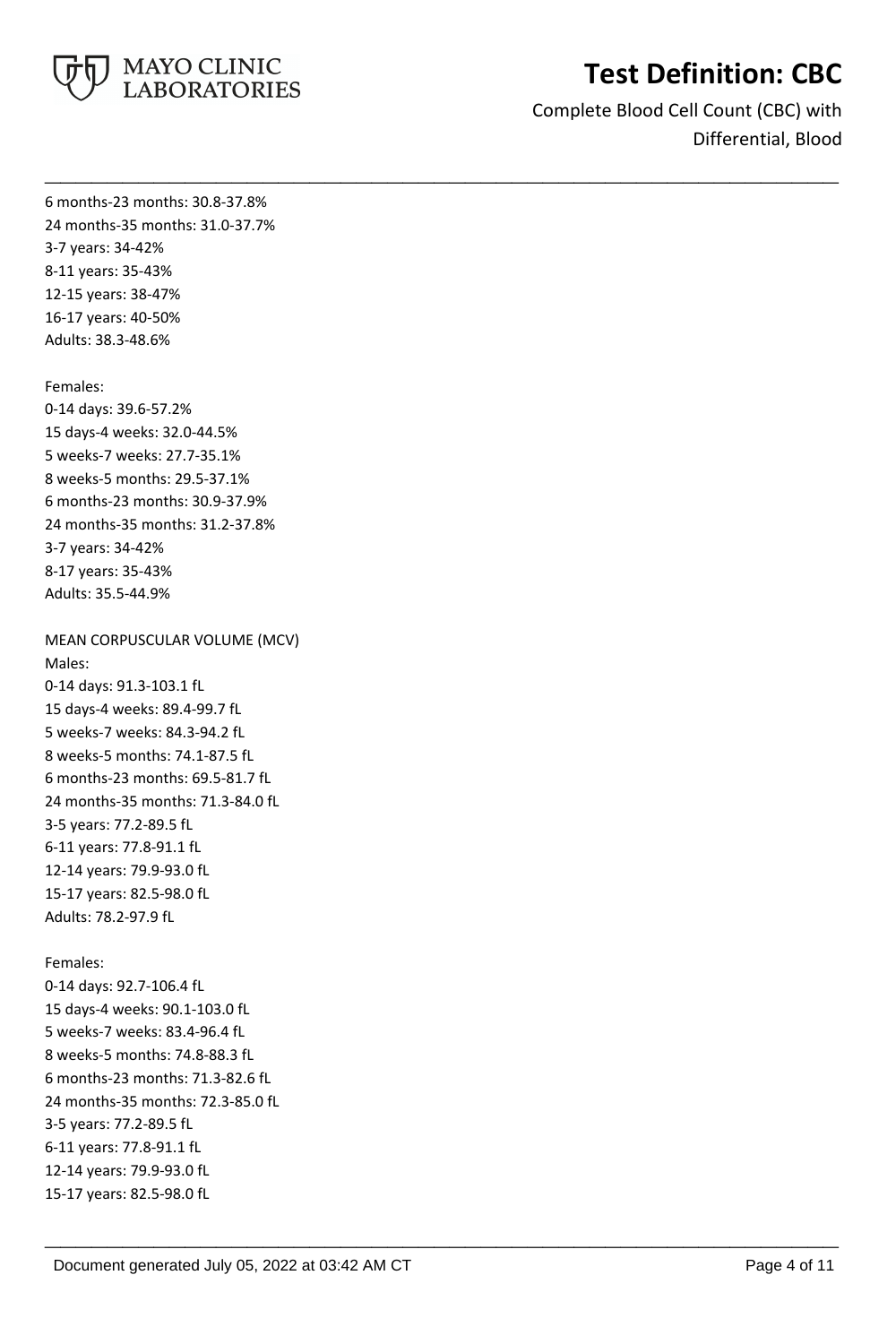

Complete Blood Cell Count (CBC) with Differential, Blood

**\_\_\_\_\_\_\_\_\_\_\_\_\_\_\_\_\_\_\_\_\_\_\_\_\_\_\_\_\_\_\_\_\_\_\_\_\_\_\_\_\_\_\_\_\_\_\_\_\_\_\_**

**\_\_\_\_\_\_\_\_\_\_\_\_\_\_\_\_\_\_\_\_\_\_\_\_\_\_\_\_\_\_\_\_\_\_\_\_\_\_\_\_\_\_\_\_\_\_\_\_\_\_\_**

Adults: 78.2-97.9 3 fL

RED CELL DISTRIBUTION WIDTH (RDW) Males: 0-14 days: 14.8-17.0% 15 days-4 weeks: 14.3-16.8% 5 weeks-7 weeks: 13.8-16.1% 8 weeks-5 months: 12.4-15.3% 6 months-23 months: 12.9-15.6% 24 months-35 months: 12.5-14.9% 3-5 years: 11.3-13.4% 6-17 years: 11.4-13.5% Adults: 11.8-14.5%

Females:

0-14 days: 14.6-17.3% 15 days-4 weeks: 14.4-16.2% 5 weeks-7 weeks: 13.6-15.8% 8 weeks-5 months: 12.2-14.3% 6 months-23 months: 12.7-15.1% 24 months-35 months: 12.4-14.9% 3-5 years: 11.3-13.4% 6-17 years: 11.4-13.5% Adults: 12.2-16.1%

```
WHITE BLOOD CELL COUNT (WBC)
Males:
0-14 days: 8.0-15.4 x 10(9)/L
15 days-4 weeks: 7.8-15.9 x 10(9)/L
5 weeks-7 weeks: 8.1-15.0 x 10(9)/L
8 weeks-5 months: 6.5-13.3 x 10(9)/L
6 months-23 months: 6.0-13.5 x 10(9)/L
24 months-35 months: 5.1-13.4 x 10(9)/L
3-5 years: 4.4-12.9 x 10(9)/L
6-17 years: 3.8-10.4 x 10(9)/L
Adults: 3.4-9.6 x 10(9)/L
```
### Females:

0-14 days: 8.2-14.6 x 10(9)/L 15 days-4 weeks: 8.4-14.4 x 10(9)/L 5 weeks-7 weeks: 7.1-14.7 x 10(9)/L 8 weeks-5 months: 6.0-13.3 x 10(9)/L 6 months-23 months: 6.5-13.0 x 10(9)/L 24 months-35 months: 4.9-13.2 x 10(9)/L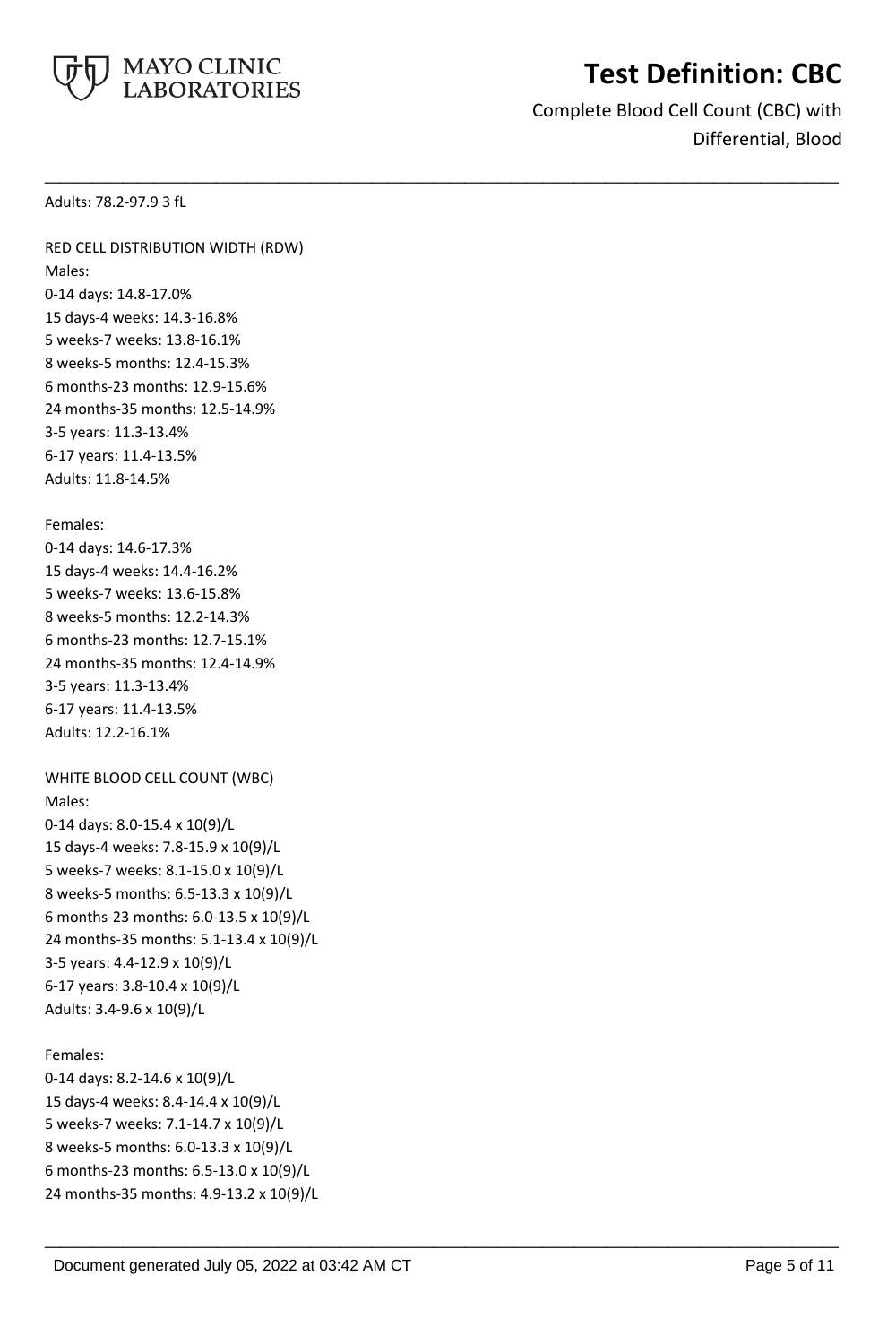

Complete Blood Cell Count (CBC) with Differential, Blood

**\_\_\_\_\_\_\_\_\_\_\_\_\_\_\_\_\_\_\_\_\_\_\_\_\_\_\_\_\_\_\_\_\_\_\_\_\_\_\_\_\_\_\_\_\_\_\_\_\_\_\_**

**\_\_\_\_\_\_\_\_\_\_\_\_\_\_\_\_\_\_\_\_\_\_\_\_\_\_\_\_\_\_\_\_\_\_\_\_\_\_\_\_\_\_\_\_\_\_\_\_\_\_\_**

3-5 years: 4.4-12.9 x 10(9)/L 6-17 years: 3.8-10.4 x 10(9)/L Adults: 3.4-9.6 x 10(9)/L

#### PLATELETS

Males:

0-14 days: 218-419 x 10(9)/L 15 days-4 weeks: 248-586 x 10(9)/L 5 weeks-7 weeks: 229-562 x 10(9)/L 8 weeks-5 months: 244-529 x 10(9)/L 6 months-23 months: 206-445 x 10(9)/L 24 months-35 months: 202-403 x 10(9)/L 3-5 years: 187-445 x 10(9)/L 6-9 years: 187-400 x 10(9)/L 10-13 years: 177-381 x 10(9)/L 14-17 years: 139-320 x 10(9)/L Adults: 135-317 x 10(9)/L

### Females:

0-14 days: 144-449 x 10(9)/L 15 days-4 weeks: 279-571 x 10(9)/L 5 weeks-7 weeks: 331-597 x 10(9)/L 8 weeks-5 months: 247-580 x 10(9)/L 6 months-23 months: 214-459 x 10(9)/L 24 months-35 months: 189-394 x 10(9)/L 3-5 years: 187-445 x 10(9)/L 6-9 years: 187-400 x 10(9)/L 10-13 years: 177-381 x 10(9)/L 14-17 years: 158-362 x 10(9)/L Adults: 157-371 x 10(9)/L

### **NEUTROPHILS**

Males:

0-14 days: 1.60-6.06 x 10(9)/L 15 days-4 weeks: 1.18-5.45 x 10(9)/L 5 weeks-7 weeks: 0.83-4.23 x 10(9)/L 8 weeks-5 months: 0.97-5.45 x 10(9)/L 6 months-23 months: 1.19-7.21 x 10(9)/L 24 months-35 months: 1.54-7.92 x 10(9)/L 3-5 years: 1.60-7.80 x 10(9)/L 6-16 years: 1.40-6.10 x 10(9)/L 17 years: 1.80-7.20 x 10(9)/L Adults: 1.56-6.45 x 10(9)/L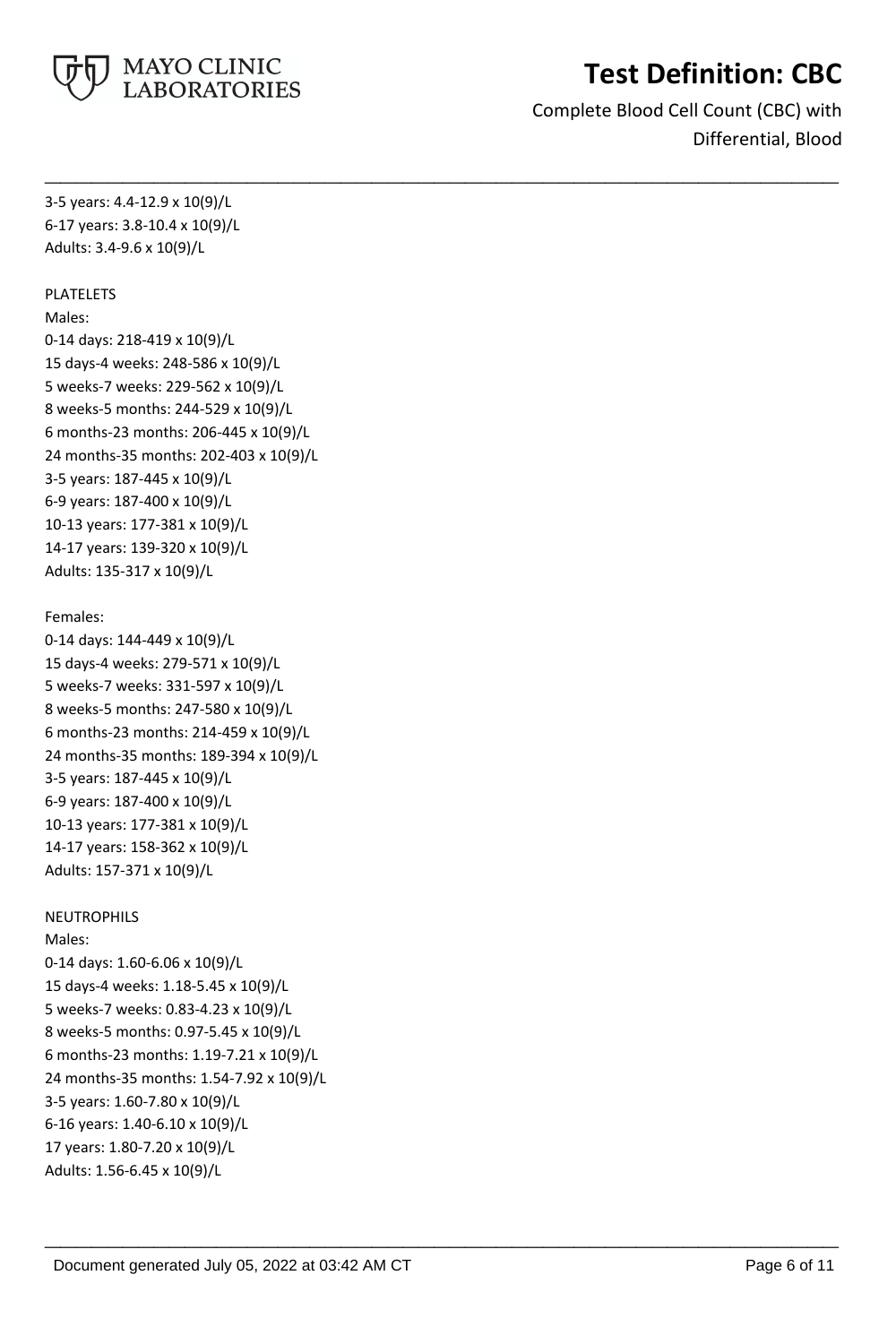

Complete Blood Cell Count (CBC) with Differential, Blood

**\_\_\_\_\_\_\_\_\_\_\_\_\_\_\_\_\_\_\_\_\_\_\_\_\_\_\_\_\_\_\_\_\_\_\_\_\_\_\_\_\_\_\_\_\_\_\_\_\_\_\_**

**\_\_\_\_\_\_\_\_\_\_\_\_\_\_\_\_\_\_\_\_\_\_\_\_\_\_\_\_\_\_\_\_\_\_\_\_\_\_\_\_\_\_\_\_\_\_\_\_\_\_\_**

#### Females:

0-14 days: 1.73-6.75 x 10(9)/L 15 days-4 weeks: 1.23-4.80 x 10(9)/L 5 weeks-7 weeks: 1.00-4.68 x 10(9)/L 8 weeks-5 months: 1.04-7.20 x 10(9)/L 6 months-23 months: 1.27-7.18 x 10(9)/L 24 months-35 months: 1.60-8.29 x 10(9)/L 3-5 years: 1.60-7.80 x 10(9)/L 6-14 years: 1.50-6.50 x 10(9)/L 15-17 years: 2.00-7.40 x 10(9)/L Adults: 1.56-6.45 x 10(9)/L

### LYMPHOCYTES

Males:

0-14 days: 2.07-7.53 x 10(9)/L 15 days-4 weeks: 2.11-8.38 x 10(9)/L 5 weeks-7 weeks: 2.47-7.95 x 10(9)/L 8 weeks-5 months: 2.45-8.89 x 10(9)/L 6 months-23 months: 1.56-7.83 x 10(9)/L 24 months-35 months: 1.13-5.52 x 10(9)/L 3-5 years: 1.60-5.30 x 10(9)/L 6-11 years: 1.40-3.90 x 10(9)/L 12-17 years: 1.00-3.20 x 10(9)/L Adults: 0.95-3.07 x 10(9)/L

## Females:

0-14 days: 1.75-8.00 x 10(9)/L 15 days-4 weeks: 2.42-8.20 x 10(9)/L 5 weeks-7 weeks: 2.29-9.14 x 10(9)/L 8 weeks-5 months: 2.14-8.99 x 10(9)/L 6 months-23 months: 1.52-8.09 x 10(9)/L 24 months-35 months: 1.25-5.77 x 10(9)/L 3-5 years: 1.60-5.30 x 10(9)/L 6-11 years: 1.40-3.90 x 10(9)/L 12-17 years: 1.00-3.20 x 10(9)/L Adults: 0.95-3.07 x 10(9)/L

### **MONOCYTES**

Males: 0-14 days: 0.52-1.77 x 10(9)/L 15 days-4 weeks: 0.28-1.38 x 10(9)/L 5 weeks-7 weeks: 0.28-1.05 x 10(9)/L 8 weeks-5 months: 0.28-1.07 x 10(9)/L 6 months-23 months: 0.25-1.15 x 10(9)/L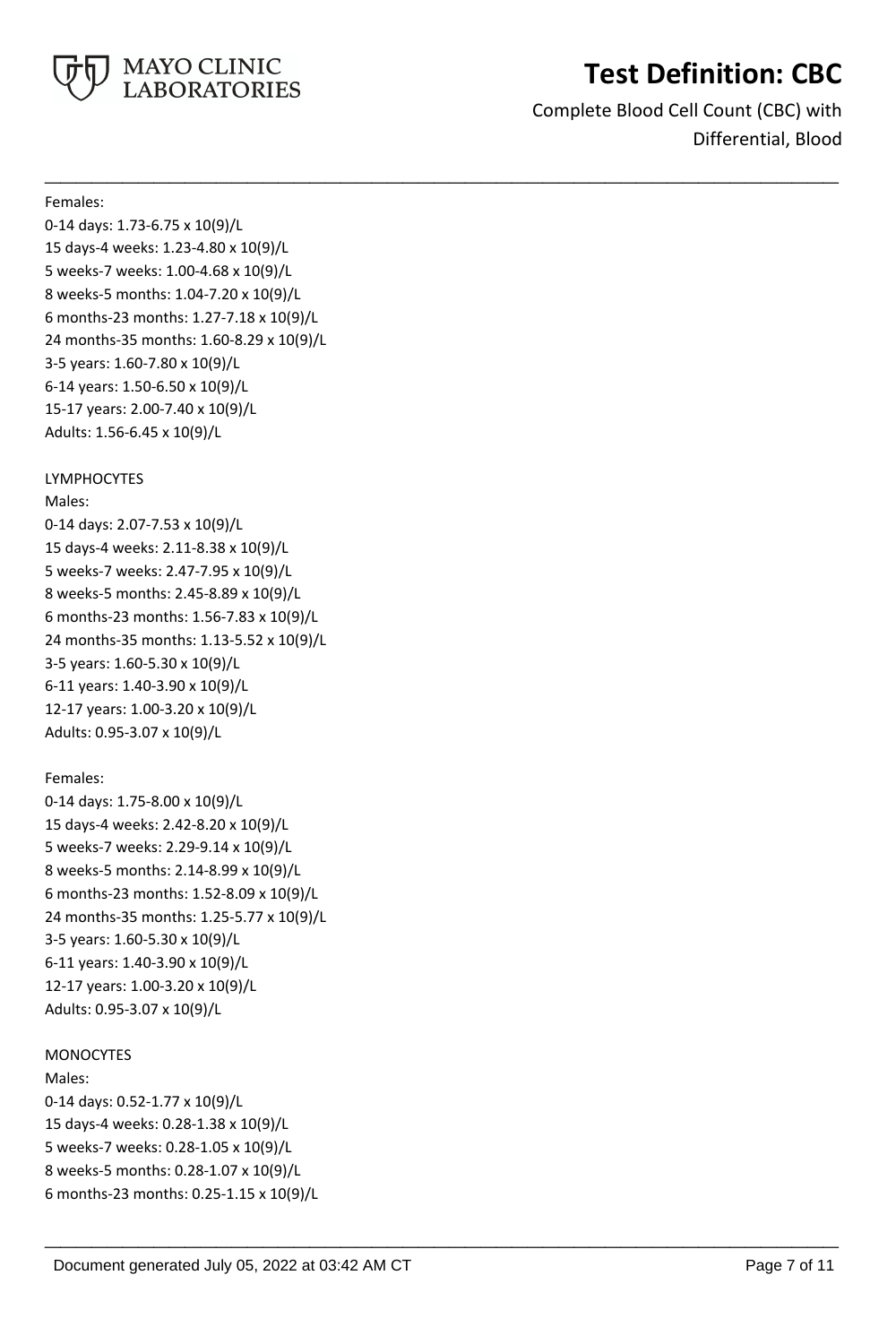

Complete Blood Cell Count (CBC) with Differential, Blood

**\_\_\_\_\_\_\_\_\_\_\_\_\_\_\_\_\_\_\_\_\_\_\_\_\_\_\_\_\_\_\_\_\_\_\_\_\_\_\_\_\_\_\_\_\_\_\_\_\_\_\_**

**\_\_\_\_\_\_\_\_\_\_\_\_\_\_\_\_\_\_\_\_\_\_\_\_\_\_\_\_\_\_\_\_\_\_\_\_\_\_\_\_\_\_\_\_\_\_\_\_\_\_\_**

24 months-35 months: 0.19-0.94 x 10(9)/L 3-5 years: 0.30-0.90 x 10(9)/L 6-17 years: 0.20-0.80 x 10(9)/L Adults: 0.26-0.81 x 10(9)/L

#### Females:

0-14 days: 0.57-1.72 x 10(9)/L 15 days-4 weeks: 0.42-1.21 x 10(9)/L 5 weeks-7 weeks: 0.28-1.21 x 10(9)/L 8 weeks-5 months: 0.24-1.17 x 10(9)/L 6 months-23 months: 0.26-1.08 x 10(9)/L 24 months-35 months: 0.24-0.92 x 10(9)/L 3-5 years: 0.30-0.90 x 10(9)/L 6-17 years: 0.20-0.80 x 10(9)/L Adults: 0.26-0.81 x 10(9)/L

#### EOSINOPHILS

Males:

0-14 days: 0.12-0.66 x 10(9)/L 15 days-4 weeks: 0.08-0.80 x 10(9)/L 5 weeks-7 weeks: 0.05-0.57 x 10(9)/L 8 weeks-5 months: 0.03-0.61 x 10(9)/L 6 months-23 months: 0.02-0.82 x 10(9)/L 24 months-35 months: 0.03-0.53 x 10(9)/L 3-11 years: 0.00-0.50 x 10(9)/L 12-17 years: 0.10-0.20 x 10(9)/L Adults: 0.03-0.48 x 10(9)/L

### Females:

0-14 days: 0.09-0.64 x 10(9)/L 15 days-4 weeks: 0.06-0.75 x 10(9)/L 5 weeks-7 weeks: 0.04-0.63 x 10(9)/L 8 weeks-5 months: 0.02-0.74 x 10(9)/L 6 months-23 months: 0.02-0.58 x 10(9)/L 24 months-35 months: 0.03-0.46 x 10(9)/L 3-11 years: 0.00-0.50 x 10(9)/L 12-17 years: 0.10-0.20 x 10(9)/L Adults: 0.03-0.48 x 10(9)/L

#### BASOPHILS

Males: 0-14 days: 0.02-0.11 x 10(9)/L 15 days-7 weeks: 0.01-0.07 x 10(9)/L 8 weeks-35 months: 0.01-0.06 x 10(9)/L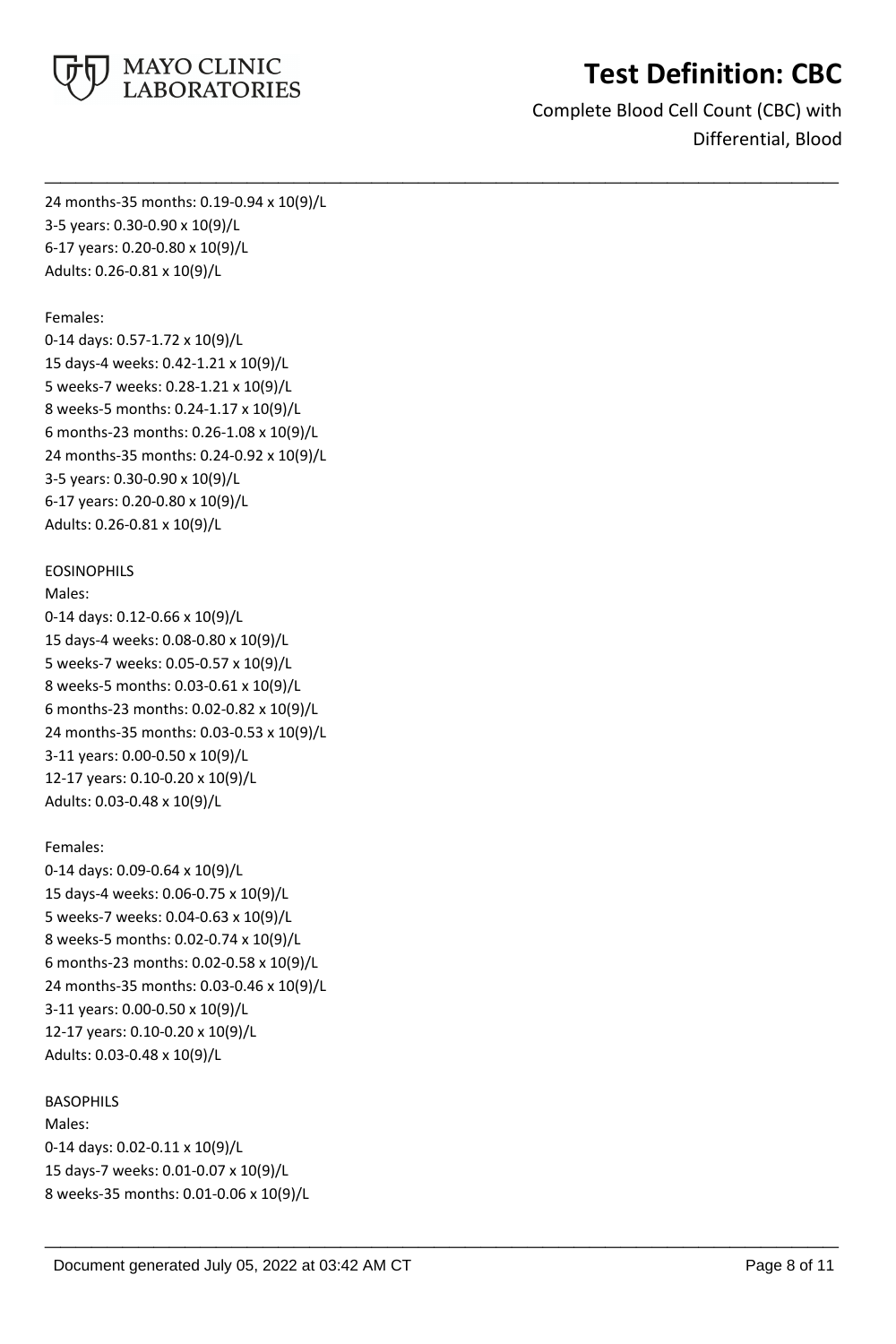

Complete Blood Cell Count (CBC) with Differential, Blood

3-17 years: 0.00-0.10 x 10(9)/L Adults: 0.01-0.08 x 10(9)/L

Females:

0-14 days: 0.02-0.07 x 10(9)/L 15 days-4 weeks: 0.01-0.06 x 10(9)/L 5 weeks-7 weeks: 0.01-0.05 x 10(9)/L 8 weeks-5 months: 0.01-0.07 x 10(9)/L 6 months-35 months: 0.01-0.06 x 10(9)/L 3-17 years: 0.00-0.10 x 10(9)/L Adults: 0.01-0.08 x 10(9)/L

### **Interpretation**

Results outside of normal value ranges may reflect a primary disorder of the cell-producing organs or an underlying disease. Results should be interpreted in conjunction with the patient's clinical picture and appropriate additional testing performed.

**\_\_\_\_\_\_\_\_\_\_\_\_\_\_\_\_\_\_\_\_\_\_\_\_\_\_\_\_\_\_\_\_\_\_\_\_\_\_\_\_\_\_\_\_\_\_\_\_\_\_\_**

#### **Cautions**

Questionable results are detected by in-house checking criteria based on quantitative and qualitative parameters.

Defined laboratory instrument or patient flagging criteria may trigger peripheral blood smear review resulting in consultant readout of hematologic abnormalities.

### **Clinical Reference**

1. Adel K, Raizman J, Chen Y, et al: Complex biological profile of hematologic markers across pediatric, adult, and geriatric ages: establishment of robust pediatric and adult reference intervals on the basis of the Canadian Health Measures Survey. Clin Chem 2015;61:8

2. CLSI. Defining, Establishing, and Verifying Reference Intervals in the Clinical Laboratory; Approved Guideline, Third Edition. CLSI document EP28-A3c. Wayne, PA, Clinical and Laboratory Standards Institute, 2008

3. Soldin J, Brugnara C, Wong EC: Pediatric Reference Intervals. Fifth Edition. AACC Press. Washington, DC, 2005. ISBN 1-594250-32-4

### **Performance**

### **Method Description**

The Sysmex XN 9000 performs hematology analysis according to the hydrodynamic focusing (DC detection), flow cytometry method (semiconductor laser), and sodium lauryl sulfate (SLS)-hemoglobin method.(Instruction manual: Automated Hematology Analyzer XN series [XN-9000], Code No. CJ410539. North American Edition. November 2015)

**\_\_\_\_\_\_\_\_\_\_\_\_\_\_\_\_\_\_\_\_\_\_\_\_\_\_\_\_\_\_\_\_\_\_\_\_\_\_\_\_\_\_\_\_\_\_\_\_\_\_\_**

### **PDF Report**

No

## **Day(s) Performed**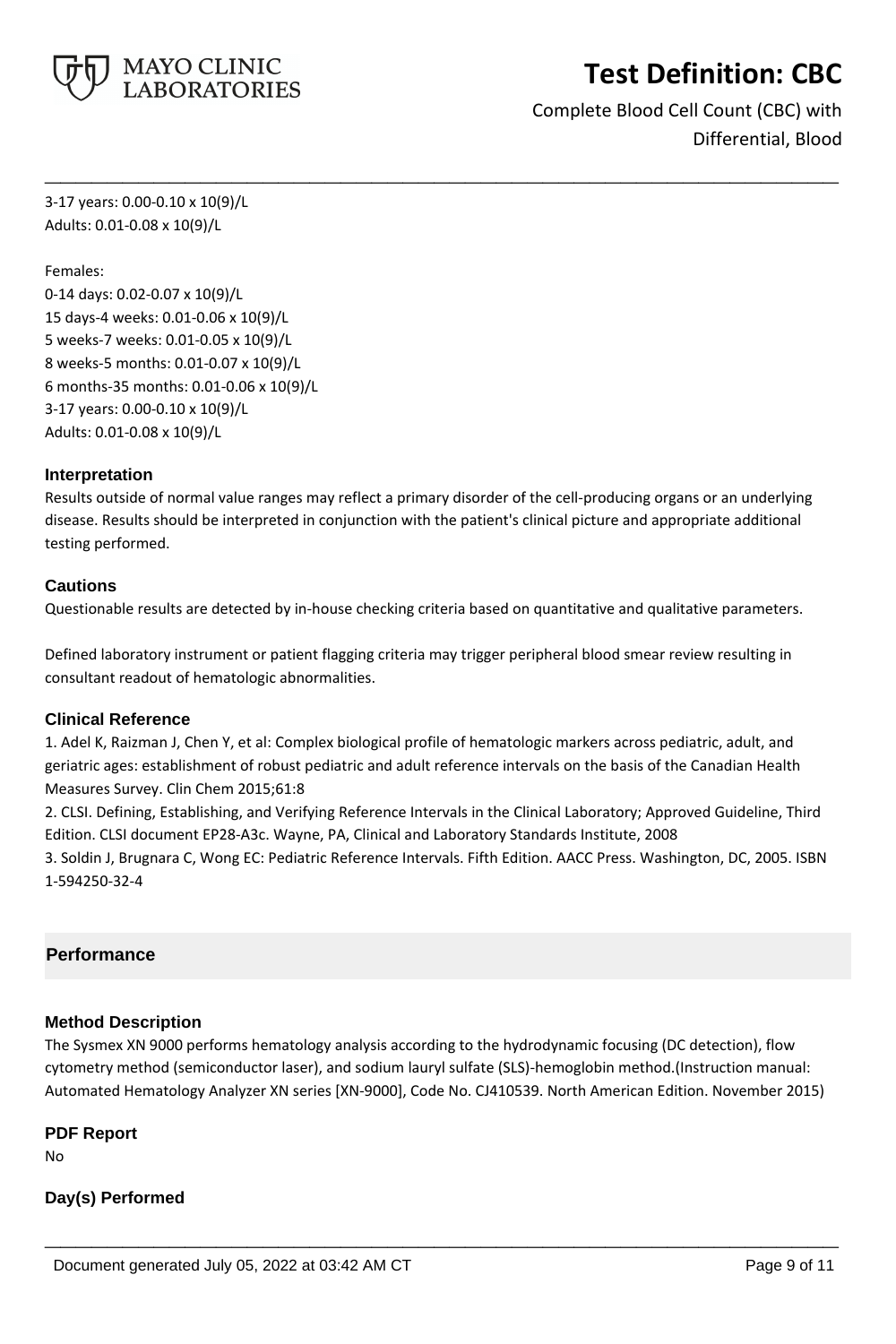

Complete Blood Cell Count (CBC) with Differential, Blood

Monday through Sunday

**Report Available** Same day/1 day

**Specimen Retention Time** 1 day

**Performing Laboratory Location** Rochester

## **Fees & Codes**

#### **Fees**

- Authorized users can sign in to [Test Prices](https://www.mayocliniclabs.com/customer-service/client-price-lookup/index.html?unit_code=CBC) for detailed fee information.
- Clients without access to Test Prices can contact [Customer Service](http://www.mayocliniclabs.com/customer-service/contacts.html) 24 hours a day, seven days a week.

**\_\_\_\_\_\_\_\_\_\_\_\_\_\_\_\_\_\_\_\_\_\_\_\_\_\_\_\_\_\_\_\_\_\_\_\_\_\_\_\_\_\_\_\_\_\_\_\_\_\_\_**

• Prospective clients should contact their Regional Manager. For assistance, contact [Customer Service.](http://www.mayocliniclabs.com/customer-service/contacts.html)

#### **Test Classification**

This test has been cleared, approved, or is exempt by the US Food and Drug Administration and is used per manufacturer's instructions. Performance characteristics were verified by Mayo Clinic in a manner consistent with CLIA requirements.

### **CPT Code Information**

85025 85007 (if appropriate) 85060 (if appropriate)

### **LOINC® Information**

| <b>Test ID</b>   | <b>Test Order Name</b>   | <b>Order LOINC<sup>®</sup> Value</b>  |
|------------------|--------------------------|---------------------------------------|
| <b>CBC</b>       | CBC with Differential, B | 57021-8                               |
|                  |                          |                                       |
| <b>Result ID</b> | <b>Test Result Name</b>  | <b>Result LOINC<sup>®</sup> Value</b> |
| <b>HGB</b>       | Hemoglobin               | 718-7                                 |
| <b>HCT</b>       | Hematocrit               | 4544-3                                |
| <b>RBC</b>       | Erythrocytes             | 789-8                                 |
| <b>MCV</b>       | <b>MCV</b>               | 787-2                                 |
| <b>RDW</b>       | <b>RBC Distrib Width</b> | 788-0                                 |
| <b>WBC</b>       | Leukocytes               | 6690-2                                |
| <b>NEUAA</b>     | Neutrophils              | $751 - 8$                             |
| <b>LYMAA</b>     | Lymphocytes              | 731-0                                 |
| <b>MONAA</b>     | Monocytes                | 742-7                                 |

**\_\_\_\_\_\_\_\_\_\_\_\_\_\_\_\_\_\_\_\_\_\_\_\_\_\_\_\_\_\_\_\_\_\_\_\_\_\_\_\_\_\_\_\_\_\_\_\_\_\_\_**